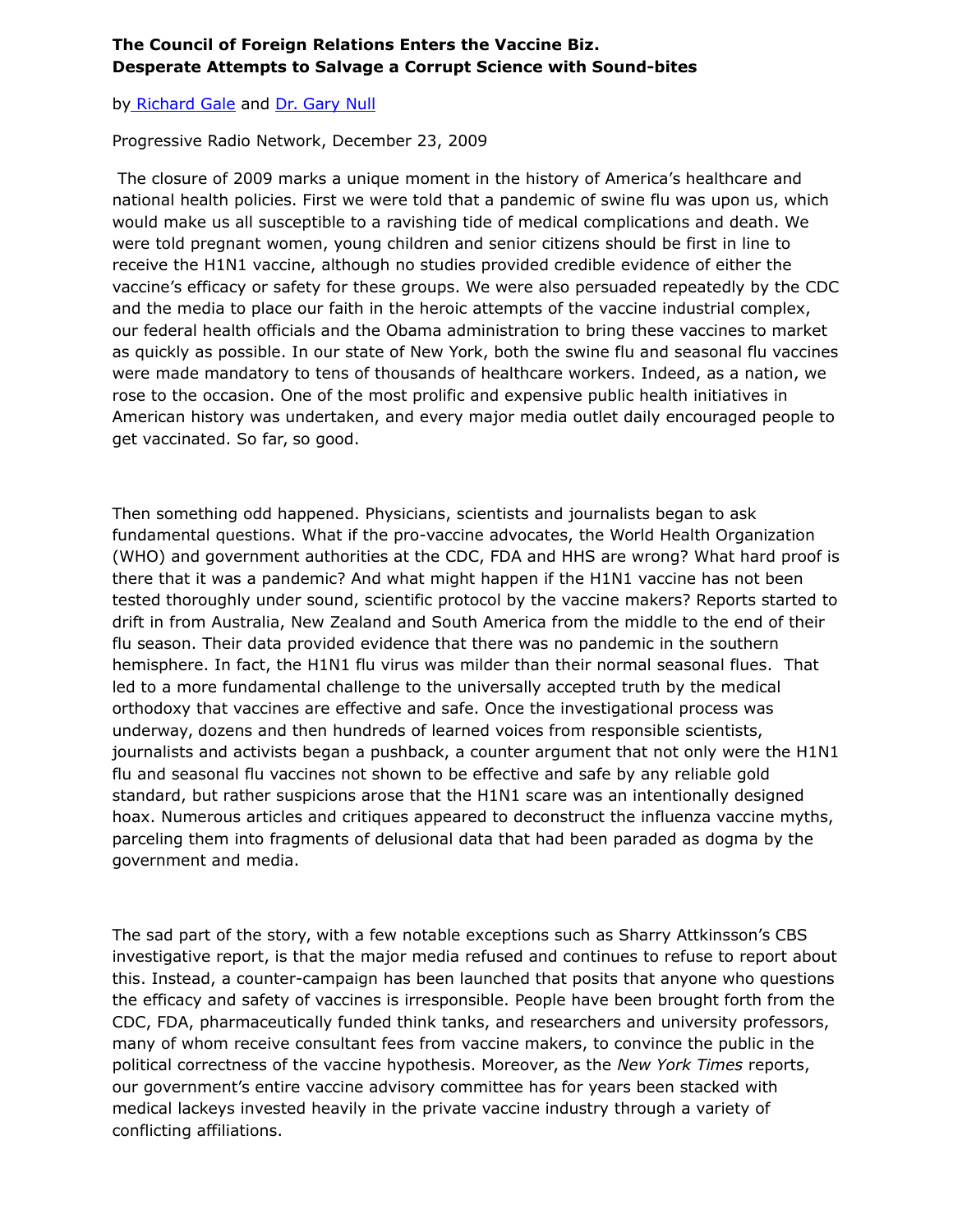Later during the autumn months another turn events occurred. Demonstrations in Albany, New York, with over a thousand healthcare workers, concerned parents and physicians at the steps of the capitol brought forth documentation and testimonials showing the New York health officials and policy makers were wrong about the efficacy and safety of the swine flu vaccine. Articles and commentaries challenging the vaccines filled thousands of blogs and websites. The activists were working together, each was filling in pieces of the puzzle. Countless emails and phone calls flooded the governor's and health commisioner's offices. Finally New York State blinked. Citing the excuse of a shortage in flu vaccines, state officials rescinded their mandatory vaccine requirement.

We are now at a critical turn of events when citizens are being exposed to the alternative science to vaccines. Adults and parents, not just in the US, but throughout the developed world, are not just saying no to the swine flu vaccine, but to all vaccines in general. Consequently, the vaccine industry and its supporter are starting their counter-charge. This strategy is perhaps best observed in a recent *Newsweek* article to denounce vaccine critics. This shrill piece of yellow journalism, which we will deconstruct below, turned *Newsweek* into a national platform for the vaccine industrial complex to salvage what remaining credible evidence there is to validate vaccine campaigns.

Much of contemporary pharmaceutical science and its supporting policies are built upon myths masquerading as facts. Hitler's close confidant in charge of the Nazi propaganda machine, Joseph Goebbels stated, "If you tell a lie long enough eventually it will be believed as truth, and the greater the lie, the more people will believe it." After eight years of lies about Iraq's weapons of mass destruction and Sadaam's involvement in 911, and now the false economic recovery being promulgated by bankers in the Treasury and Fed, Americans are becoming accustomed to the truth behind Goebbels' marketing schemes. And there is perhaps no other area of so-called scientific progress that has relied more on deceptive research and a distortion of facts and statistics than in modern medicine's religious belief in vaccines as a miracle to protect the world's population from infectious diseases. The fabrication, cherry picking and blatant corruption behind the vaccine research relied upon by the medical health complex to further its campaigns and launch inquisitorial assaults on the hundreds of thousands of families with children who have been injured by vaccination and the voices of reason who demand that government settle the heated debates concerning vaccine safety and efficacy with sound science has turned into a media war. And now even the Council of Foreign Relations (CFR) has publicly come to the defense of the vaccine manufacturers. This undoubtedly raises the question, why in the world is the CFR getting involved in the vaccine biz?

The CFR, co-chaired by Robert Rubin from the 2008-2010 Great Recession fame, has a strong interest in promoting Rockefeller's global health program to usurp the sovereignty of individual countries' national health policies. Besides the CFR's commitment to the WHO's global health agenda, among the Council's corporate members are three of the five largest pharmaceutical companies, each a major force in the vaccine industry: GlaxoSmithKline, Merck and Pfizer. GlaxoSmithKline is now on the ropes after it's swine flu vaccine had been found responsible for dozens of deaths in Canada and Mexico with additional untold numbers suffering from further injuries $[1]$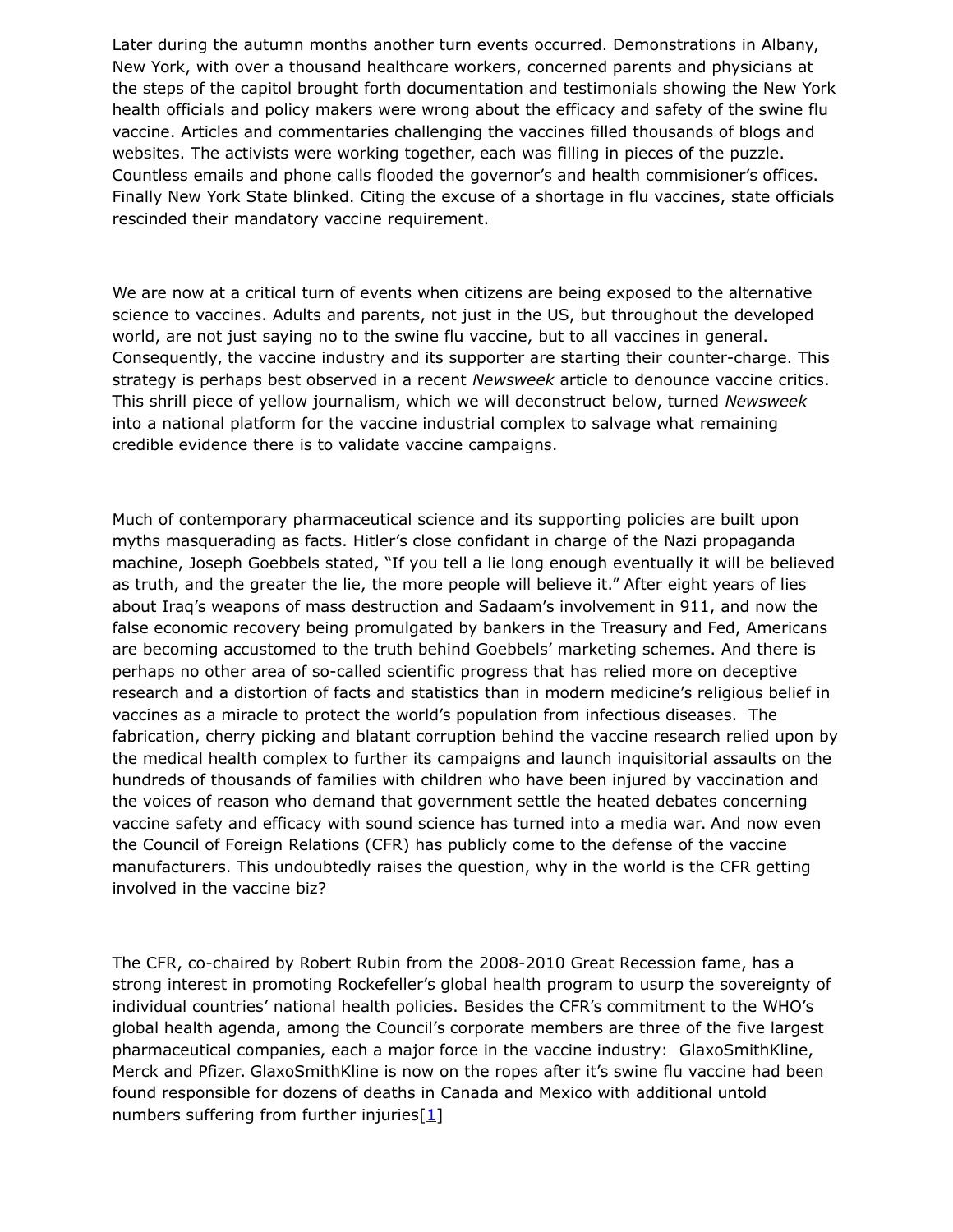In mid-October of 2009, the CFR convened an extended symposium moderated by CFR Senior Fellow for Global Health, Laurie Garrett, entitled "Pandemic Influenza: Science, Economics and Foreign Policy." The subtitle reflects what may appear to be an incongruent chain for addressing infectious pandemics. But it can be better appreciated when we realize the Council combines terrorism, nuclear weapon proliferation and infectious diseases under one of its strategic global divisions, "countering transnational threats." Moreover, the CFR is the perfect incubator for forging alliances between large multinational corporations and governmental and multilateral agencies, such as the WHO. After their public relations are swept away from public view, this remains the CRF's ultimate mission. In an interview with British epidemiologist Dr. Tom Jefferson from the prestigious Cochrane Database Collaboration in Rome, he worried about the close alliance between the WHO and vaccine executives who compulsively predict erroneous "apocalyptic forecasts" during every flu season. He noted that there exists a mysterious "swine flu committee of 12 who apparently advises the WHO Director General.[\[2\]](http://www.whale.to/vaccine/null19.html#2) The great accommodator for such collaborations and strategic planning is none other than the CFR.

During a question and answer period, Tom Wilson, a self-proclaimed freelance hunter against AIDS dissidents and now scientists, researchers and public interest groups challenging vaccines, called those who refuse vaccination "crazies." Wilson recommended the pro-vaccine community create and launch clear sound-bites to denounce anti-vaccine advocates and organizations in order to convince people to be vaccinated. This summarizes quite well the content of Laurie Garrett's article, "The Long Term Evidence for Vaccines," subsequently appearing in the December 7th issue of *Newsweek*. The article is a litany of sound-bites, void of substantiating scientific references to support its statements, which the reader is expected to accept faithfully. There is not a single instance where Garrett mentions even a slight possibility that a vaccine might perhaps contribute to any one of a number of growing health epidemics in American children: asthma, compromised immune systems, neuro-degenerative disorders such as autism, cancers, diabetes, gastrointestinal complications, etc. In Garrett's universe, vaccines are sacred. They are divine gifts of human ingenuity to protect the world's population; therefore nothing sacred can be flawed because the CFR and the World Health Organization take humanity's best interests and vital health to heart. Or so the legend goes.

We may never know the full extent to which the CFR has acted behind the scenes to influence governments' and the World Health Organization's lies about a swine flu pandemic and the false figures of H1N1 infection and morbidity, nor whatever role it may have played in creating strategies to induce public fear as a means to enforce flu vaccination. Yet during the CFR's symposium as the US embarked on its herd inoculation of the American public with a potentially unsafe, fast-tracked H1N1 vaccine, questions were raised about how to best counterattack the citizenry's increasing disregard for health officials' warnings and the media's pro-vaccine assurances. The discussions included the idea of creating "an artificial shortage of the vaccine" because "that should cause people to want to get it." A respondent noted, much to the pleasure of the audience, that that had been tried "before with the flu vaccine and people lined up all night to get it." Was it just coincidence that this is what was to follow? It is not completely unreasonable to suspect the CFR has a role in steering some of the Obama administration's health policies. His cabinet is packed with CFR members, and his first selection for General Surgeon, Dr. Sanjay Gupta, is not only a member of the CFR but an unquestioning supporter of vaccination's war on public health. Even amidst the healthcare bill debate, there is clear evidence the CFR is representing its strong alliances with Big Pharma's financial interests. Only days before the vote in the Senate, an article appeared by CFR staff member Toni Johnson, "Generic Drugs: The Other Drug War," which categorically denounced more affordable generic and imported drugs as being a direct threat to the financial growth and well-being of the pharmaceutical industry.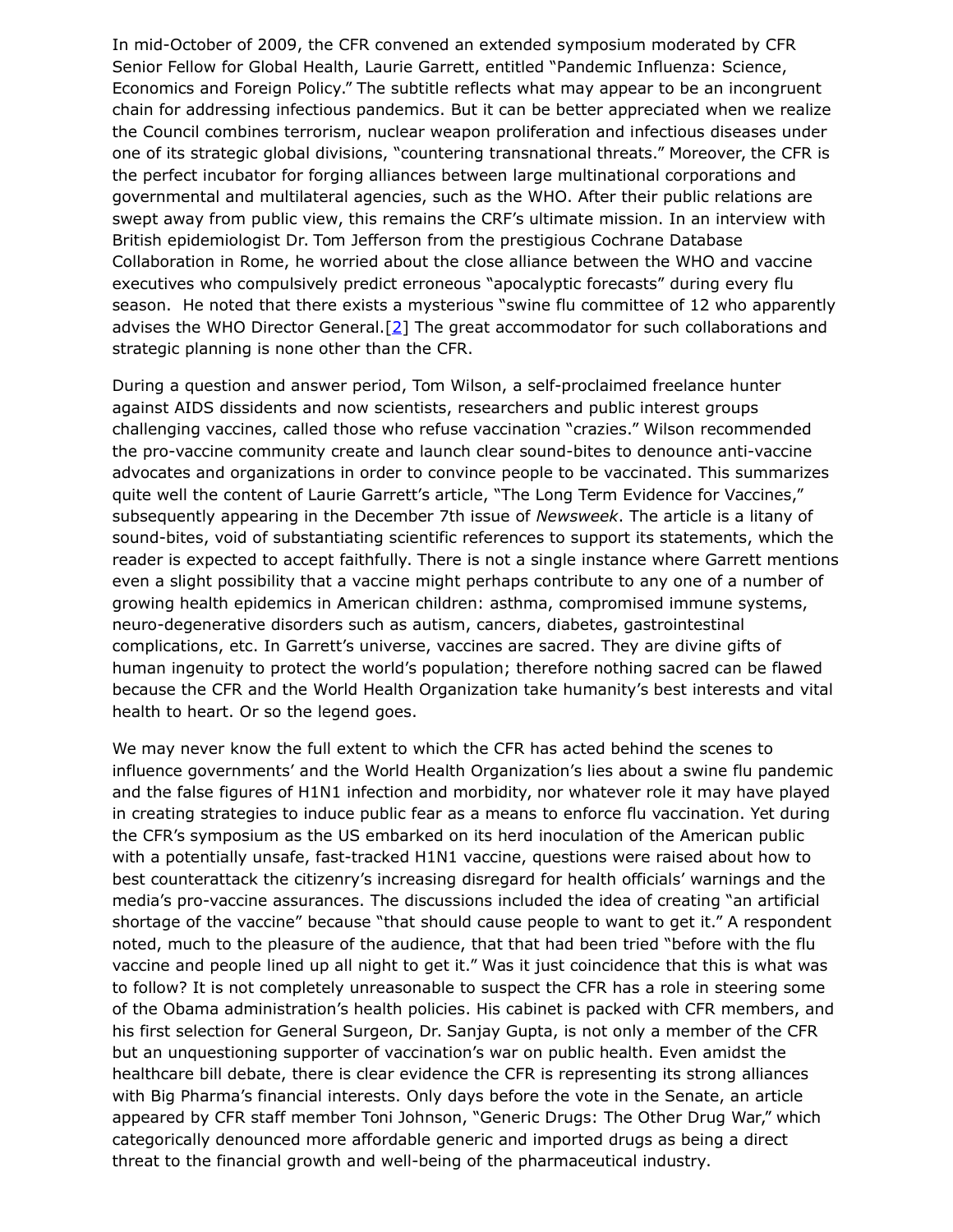Garrett calls her vaccines "precious." We could not help but think of the seemingly lost and meandering Golem in Tolkein's Ring Trilogy searching for an object that he was never meant to possess. Such is the history of vaccine efficacy and safety, a quest for a magic bullet to save humanity from infectious diseases. One can twist, turn and trump up the truth of vaccine efficacy and safety all one wishes, but still the statistics, which the pro-vaccine community continuously distorts through sound-bites, show that vaccines have done little to decrease rates of infections.

According to mortality figures from the British Office of National Statistics, measles and pertussis (whooping cough) began their rapid decline at the end of the nineteenth century. Both were down 99 percent from 1838 to the year the vaccines were introduced (pertussis in 1950 and measles in 1968). There is another example of an infectious disease that was far more deadly than smallpox that never had a widely accepted vaccine and yet eventually fell into obscurity. During the nineteenth century, scarlet fever was responsible for more deaths than measles, pertussis and smallpox. An ineffective vaccine was created in 1924 but disappeared after the introduction of penicillin. [\[2\]](http://www.whale.to/vaccine/null19.html#2) What is important in the example of scarlet fever is that infectious diseases declined not because of vaccine miracles, but because of many other factors including improved health, cleaner water and sanitation, public utilities, better living and working conditions, improved nutrition and other medical advancements. This is the same for just about every infectious disease during the first half of the twentieth century that was already in rapid decline before the advent of their respective vaccines.

Garrett's vision of a world dominated vaccine dystopia is truly amazing. She is correct to sound-bite a potential relationship between prenatal and infant exposure to influenza and a sharp increase in later cognitive disorders, including schizophrenia. Yet her quip only presents an image of a glass half full. What is missing is another body of research showing that the flu vaccine elevates inflammatory cytokines in the mother's maternal and infant's fetal immune systems, especially IL-1 beta and IL-6, similar to infection by a wild virus. Both of these cytokines have been associated with abnormal brain development, including schizophrenia. Furthermore, IL-1 beta increases are not limited to flu infection or the flu vaccine, but also to hepatitis B, a vaccine that is given immediately after birth frequently when a new born's brain is most vulnerable to viral and contaminant toxicity.[ $3$ ]

Perhaps one of the earlier studies Garrett is referring to as evidence of an influenzaschizophrenia relationship is a 2004 study at Columbia University (the co-author of Garrett's *Newsweek* article, Dana March, is a doctoral student also at Columbia). What is not mentioned in the *Newsweek* article is that Dr. Alan S. Brown, the head researcher of the study, also stated, "it's possible that vaccination during pregnancy could have a harmful effect." This leaves pregnant moms at the roulette wheel. Are your odds better against catching a wild flu virus, or submitting willfully to the syringe? Dr. Brown recommends that pregnant women only receive the flu vaccine after delivery in order to minimize the risk of the child developing schizophrenia.<sup>[\[4\]](http://www.whale.to/vaccine/null19.html#4)</sup> Later studies, however, suggest that a genetic or an "additional environmental factor" associated with schizophrenia may be necessary for a fetal brain to be vulnerable to influenza's effects.[\[5\]](http://www.whale.to/vaccine/null19.html#5) While it would be negligent to deny possible psychotic complications due to wild flu infection—so far only associated with Type B flu strains—this should not discount similar dangers when influenza is being introduced via vaccination.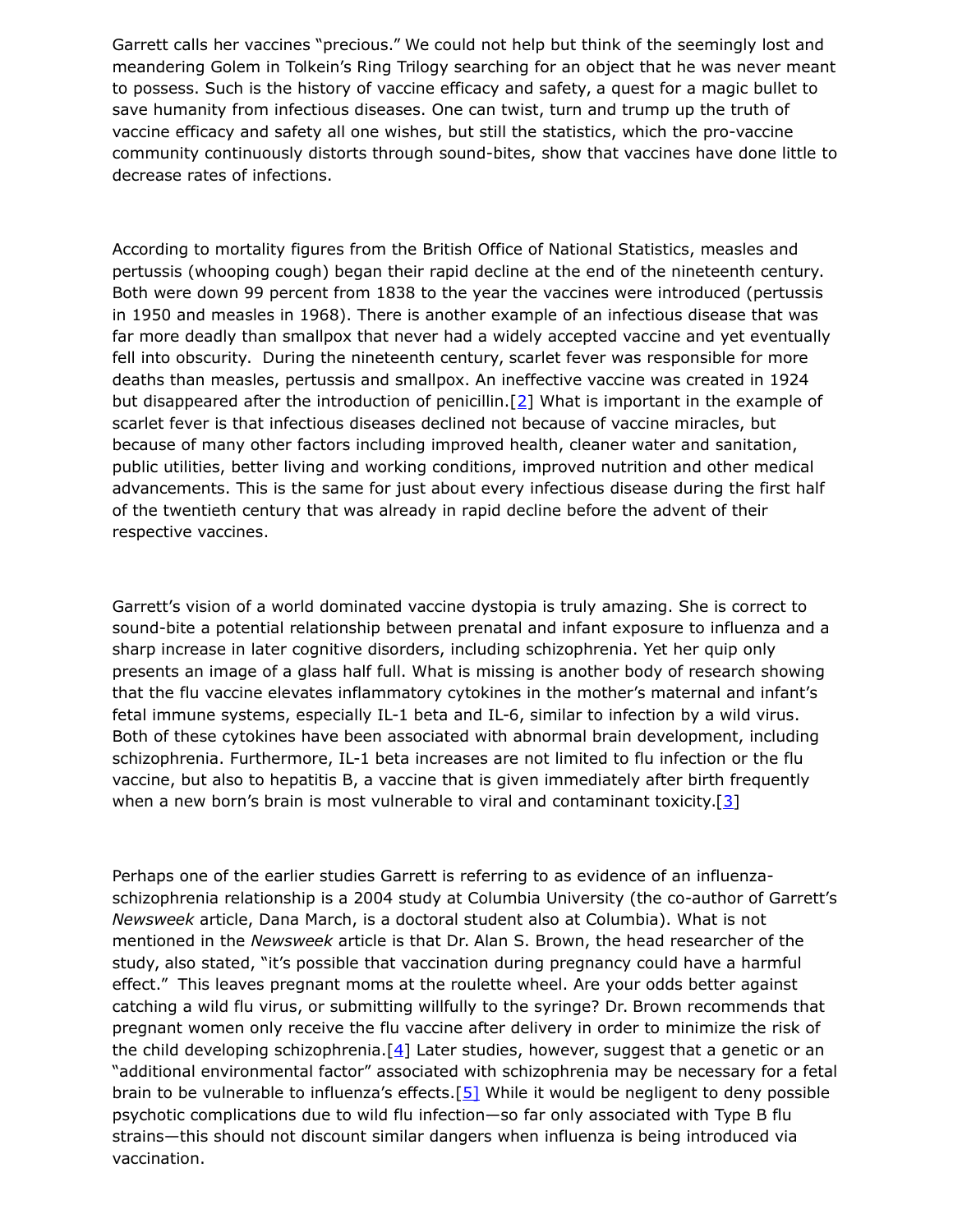Garrett wants us to believe that "the still developing immune system of babies and infants is ripe for the vaccine-induced programming that can confer decades—in some cases, lifelong —protection." Contrary to her beliefs, citizens should be reminded that no vaccination has ever been proven to provide lifelong immunity for any infectious disease. This is one reason why outbreaks of these same infectious pathogens are reappearing. Rather vaccines are being shown to provide much less protection than what is touted by journalists on behalf of Big Pharma and Big Government.

For example, in this December 1st issue of the *Jewish Weekly*, a mumps outbreak occurred at a summer camp attended by many of New York City's Jewish youth. What alarmed the article's author was that 83 percent of the children infected were fully vaccinated against mumps.  $[6]$  Not only in the industrial world are vaccines being shown ineffective. In the Kimberly region of Western Australia, there was a major mumps outbreak among the Aboriginal people. According to West Australia's Infectious Disease Database, 67 percent of those infected had received a single shot while 52 percent were fully vaccinated. [ $\overline{Z}$ ] Even a recent study conducted by the CDC has raised serious questions whether the mumps vaccine in the MMR is still effective  $[8]$  and earlier studies in Denmark before the introduction of the MMR vaccine determined through ELISA testing that 90 percent of Danish children before 15 years had natural antibodies to mumps, and 98 percent of all 9 year olds had IgG antibodies to measles. [\[9\]](http://www.whale.to/vaccine/null19.html#[9]_Gikmann_G,_Petersen_I,_Mordhorst_C._Prevalence_of_IgG_antibodies_to_mumps_and_measles_virus_in_non_vaccinated_children._Dan_Med._Bulletin_1988_April._35(2):_185-7___) Similar statistics have been reported in recent outbreaks of whooping cough (pertussis) where many of those infected were fully vaccinated. Therefore, how much of a miracle has the MMR really played in reducing infection from these pathogens?

As innocent as they may appear on the surface, sound-bites are dangerous weapons of mind manipulation for a population unfamiliar with the background and knowledge in the pros and cons of the subject being propagated. Garrett restates a familiar indictment commonly found in subversive political marketing, "The unimmunized few are a threat to all, as they may harbor viruses and pass them onto others whose vaccine-induced immunity is waning due to HIV, cancer or simply the passing of time." It is a repeat of the Bush rhetoric of being either for or against us. The truth is, if vaccines are in fact effectively protective then only unvaccinated persons would be placing themselves at risk. But this kind of common sense logic has no role in vaccine propaganda.

But let us look at the question of cancer and HIV since Garrett finds a need to raise it. As we reported elsewhere, based on transcripts from a couple of high level vaccine inquiries involving the WHO, CDC, FDA, British health ministry and vaccine makers. we find all these parties know very well that the vaccines administered by doctors and clinicians are highly contaminated with known and unknown disease-causing genetic fragments and viral agents. These include carcinogenic prions, oncogenes, and many viral fragments such as avian leukemia virus (ALV). Vaccines that require culturing of animal tissues—especially the influenza and measles vaccines—to produce the targeted virus are still too primitive to filter out these many unwanted contaminants that have yet to be studied in order to determine their long-term consequence on vaccinated people. In fact, according to an article published by Canada's Vaccine Risk Awareness Network, "Serious Questions Regarding the Safety and Efficacy of the Influenza Vaccine," there are reports that some studies, and even some vaccine package inserts, "indicate that vaccinations increase HIV viral replication." $[10]$ Nevertheless, the participants at these meetings decided to keep these warnings away from the public until the day arises when further research into the carcinogenic and autoimmune risks from these genetic contaminants are more fully researched.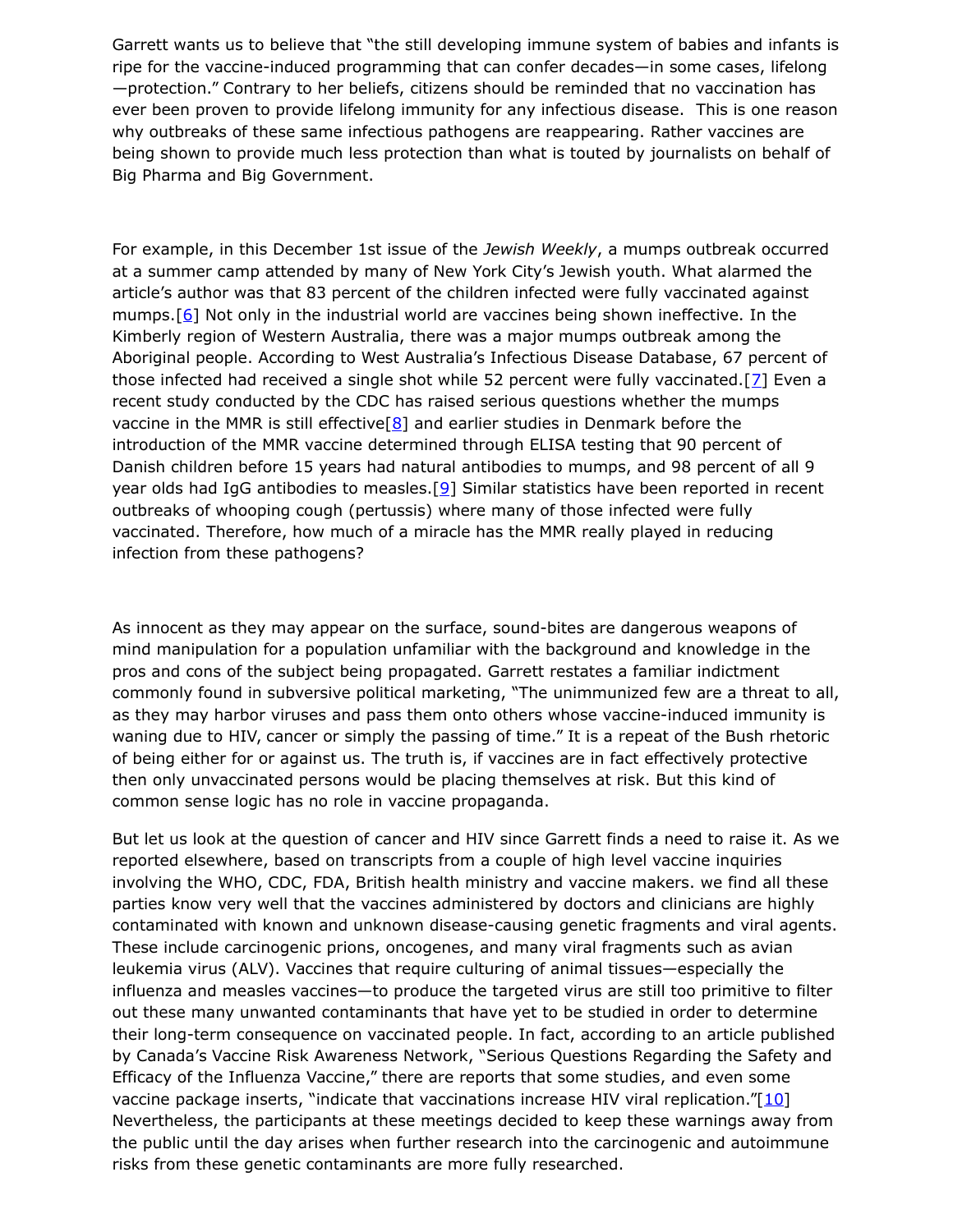It is our opinon that Garrett has been unduly selective in her choice of information given the thousands of peer-reviewed studies showing vaccines' dangerous side effects. Having personally interviewed hundreds of parents of autistic children, they all share a familiar story: their children were developing normally until they received a particular or series of vaccines followed by severe reactions leading to a diagnosis of ASD. I am concerned when propaganda journalists refuse to acknowledge the true face of the dark side of vaccines. It is for that reason that hit-journalists are so valuable to health officials and drug executives and are repeatedly called upon to bombard our brains with junk science.

Garrett is eager to go on the offensive against what she calls Dr. Andrew Wakefield's "thoroughly refuted evidence" for a link between vaccines and autism. No Ms. Garrett, Wakefield's studies have not been thoroughly refuted. In fact, we spent over six months investigating the charges against Dr. Wakefield. From our original investigation, not only is Dr. Wakefield innocent of all charges but he is to be commended for having the courage to stand up against the entire power and might of the pharmaceutical industrial complex. In addition, his findings have been further substantiated by later independent research, most notably by researchers at New York University, New Jersey Medical School, and Utah State University. $[11]$  It would be wise for Garrett and her colleagues to catch up on twenty-first century medical research that is amassing evidence to support a molecular relationship between the gut and the brain. And here the role of vaccination's aggravation of inflammatory activities related to cytokines again becomes an important yet all too often neglected factor.

What is surprising to us is the long legacy of white collar crime committed by pharmaceutical and vaccine companies, especially the three large pharmaceutical firms in the Council of Foreign Relations' who have accumulated many years civil lawsuits, medical cover-ups on adverse drug effects, falsification of medical data, and a trail of pseudoscientific nonsense to expedite their revenues from drug and vaccine sales. Therefore we would ask Garrett to investigate the pharmaceutical companies in the CFR that have been found guilty of multiple offenses, and have her ask herself whether she has a problem supporting their interests and profits.

The CFR symposium concluded in favor of mandatory vaccination, such as the recent attempts in Massachusetts and New York. By making reference to the military's mandatory vaccination requirement, Garrett notes her support in denying medical freedom of choice. Unknowingly, here she leaves herself most vulnerable for sharp rebuttal. The military is the only entity in the US where the majority of vaccinations are mandatory, and military families have a long record of being loyal to the military's health regimens. Given that military personnel and their families are the most heavily vaccinated group in the US, one would expect to find rates of ASD and neuro-degenerative disorders at the national average if vaccines are not a causal factor. However, the rate of ASD is much higher in active duty military families compared to the general population. It is now approximately 1 in 67 according to the calculations of Angela Warren. $[12]$  The military's own health officials suspect vaccine mercury as one possible cause, but more likely it may be the everincreasing number of vaccines being administered simultaneously or in short duration. Since the Department of Defense is not obliged to serve any lordships in the pharmaceutical industry, the Armed Forces Institute of Pathology acknowledges that exposure to vaccine mercury "in utero and children may cause mild to severe mental retardation and mild to severe motor coordination impairment." According to Dr. Frank Anders, former Command Surgeon of the US Army Special Operations Command in Africa, "the power and money these pharmaceutical companies wield [on the FDA and CDC] is awesome. $T_{13}$ ]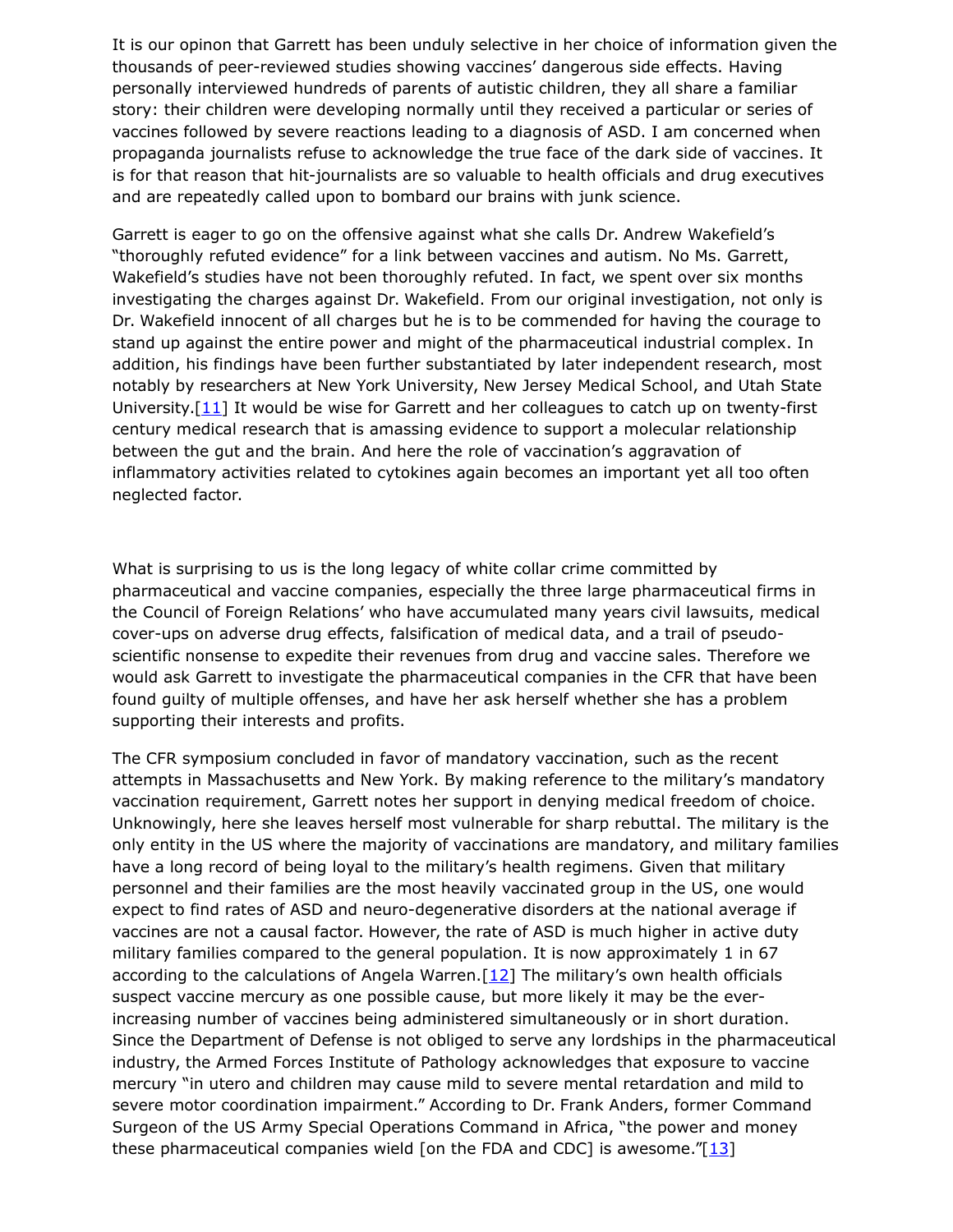The pro-vaccine contingent prefers to focus on individual vaccines while ignoring the common practice in pediatric clinics of administering multiple vaccines during a single visit. However, there is every indication that the biological and chemical slurry injected into a child's blood stream during his first five years of life can create a "cytokine storm," a hyperreaction of a healthy immune system resulting in an abnormal outburst of inflammatory molecules (cytokines, oxygen free radicals, tumor necrosis factor and coagulation factors) that severely compromise the child's immunological defenses.

Research conducted into the health risks of environmental methylmercury is far greater than that which has been performed on the ethymercury or thimerosal used in vaccines. Following a three year investigation into the vaccine-autism controversy, including testimonials from many of the nation's leading experts in neuroscience and toxicology, the Congressional Subcommittee on Human Rights and Wellness came to the conclusion that decades of evidence proving methylmercury's toxicity on the brain should be equally applied to thimerosal.  $[14]$  Federal health officials have been criminally negligent in looking at the thimerosal-autism connection, aside from relying on disputable and fallible cohort and epidemiological studies as a means to cover their backs. Data from these kinds of studies provide valuable fodder for pro-vaccine campaigns and have been shown to be an effective way to avoid paying vaccine injury compensation to parents with permanently damaged children.

The pro-vaccine agencies are very satisfied to sponsor, fund and propagandize cohort studies to discredit any one of hundreds of various adverse effects that have been associated with one or more vaccines. Cohort studies are relatively cheap to perform, provide instant results, and do not involve real clinical science to observe and measure actual biomolecular activity in the subjects. A good analogy would be vaccination cohort studies are to gold standard methodology as astrology is to astro-physical observation with the Hubble telescope. The medical literature is absolutely riddled with this kind of inaccurate science and Garrett and the rulers she represents at the CFR, the vaccine makers and our health officials, are all too happy that she rely on crap data of cohort and epidemiological calculations to sustain the vaccine miracle myth. It basically boils down to if you fear the results of undertaking a gold standard clinical trial, then resort to a cohort study.

There are important lessons to be learned from the extremely well-documented Minamata disaster in Japan several decades ago when methylmercury poisoning was responsible for over 1700 deaths and many of the very same diseases and conditions that Garrett attributes to wild viral infections among non-vaccinated people. These include cerebral palsy, low birth weight, encephalitis and microcephaly, profound developmental delays, deafness and blindness. Prof. Dan Agin, an emeritus faculty member in genetic biology at the University of Chicago noted a curious finding that our health officials should be funding critical studies without delay. The Minamata mothers of the children with these horrendous medical conditions "showed no symptoms of methylmercury poisoning and no methylmercury was detected in their blood." This is a similar argument used by the deniers of an autism-vaccine relationship in order to legitimize thimerosal's continued use in vaccines. However, Prof. Agin continues, "Only later was it discovered that during prenatal development the placenta sequesters any methylmercury in maternal blood and passes it directly to the fetus. The astounding fact is that a developing fetus can have a high concentration of methylmercury without it being detectable in maternal blood."[\[15\]](http://www.whale.to/vaccine/null19.html#[15]_Agin) In other words, while a mother may be in perfect health without any signs of toxicity from mercurylaced vaccines, the infant in her womb may be relentlessly poisoned and develop severe neurological damage later in life.

Recently, four groundbreaking studies have been published that should give us all a moment's pause before rushing our kids out the door to their next vaccination appointment.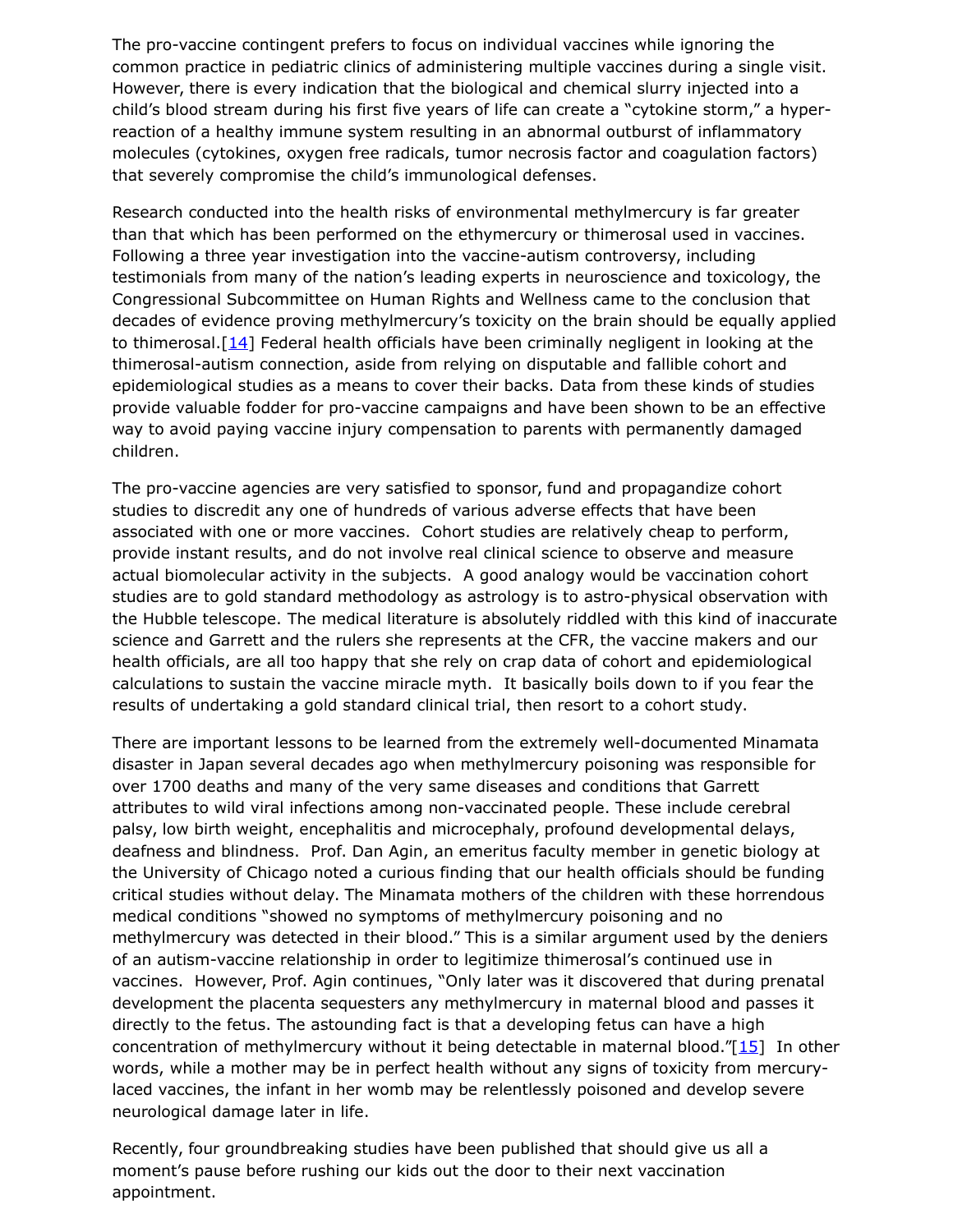First, this past October, Harvard University released its National Children's Survey Report noting that ASD rates have jumped to 1 in 91 children, a dramatic increase from previous figures of 1 in 120/150 ratio. Pissing away millions of dollars to find a genetic cause for such a dramatic increase will never be found. While Harvard's new figures could be used by provaccine advocates to try to convince us that this shows vaccine mercury cannot contribute to ASD, because thimerosal amounts have been reduced and/or eliminated in some vaccines, two other studies coming out of the University of Pittsburgh bring this new ASD ratio into clearer perspective.

A 2009 study published in the peer-reviewed journal *NeuroToxicology* discovered that hepatitis B vaccine with thimerosal, when given to primates according to the CDC's childhood vaccine schedule and adjusted to the animals' weight, resulted in all the vaccinated primates developing critical brain delays corresponding to their brainstems. $[16]$ The second Pittsburgh study compared macaque primates submitted to the vaccine series in the US recommended immunization schedule, including the MMR vaccine, with unvaccinated animals. The vaccinated animals showed "significant neurodevelopmental deficits" similar to children with regressive autism. Furthermore, the vaccine-damaged animals exhibited chronic inflammation and variations in their gastrointestinal gene expression. This study provides additional support to Dr. Wakefield's thesis of a gastrointestinal-brain connection aggravated by the MMR vaccine in autistic children.  $[17]$ 

Finally it should be noted that the CDC has never commissioned nor funded a survey to look at the rates of autism among unvaccinated populations. Well, this survey has now been performed with some frightening results. The independent non-profit group Generation Rescue in collaboration with the notable opinion poll organization, SurveyUSA, completed a survey of 11,817 households, representing over 17,600 children to compare the rates of various neurological disorders, as well as asthma and childhood diabetes in vaccinated and unvaccinated children. For all vaccinated boys from 4-17 years, there were increases of 155 percent for neurological disorders, 224 percent for ADHD, and 61 percent for autism among the vaccinated. For all boys and girls, there was a 120 percent increase in asthma among those vaccinated. $[18]$ 

Garrett also lists other illnesses and diseases that she claims vaccines will protect children from, including: cerebral palsy from chickenpox and pertussis; small brains and hearts from rubella infection; deafness, blindness and optic nerve damage from chickenpox, measles, mumps, pertussis and rubella; and later adult cardiovascular disease from influenza. Garrett makes no mention of any studies to confirm these claims; but then, if there were they would no longer be sound-bites.

There was once a time when vaccine research held integrity and sincerely strived to be honest, legitimate scientific inquiries into the causes of disease, infections and the effectiveness and safety of drugs and vaccines to protect us. It was also a time when the most prestigious medical journals such as *The Lancet*, the *New England Journal of Medicine*, and the *Journal of the American Medical Association* were not afraid to publish strong, unbiased studies that challenged the day's medical orthodoxy. Those days may be over now that Big Pharma dictates what will, can and should be printed in medical literature.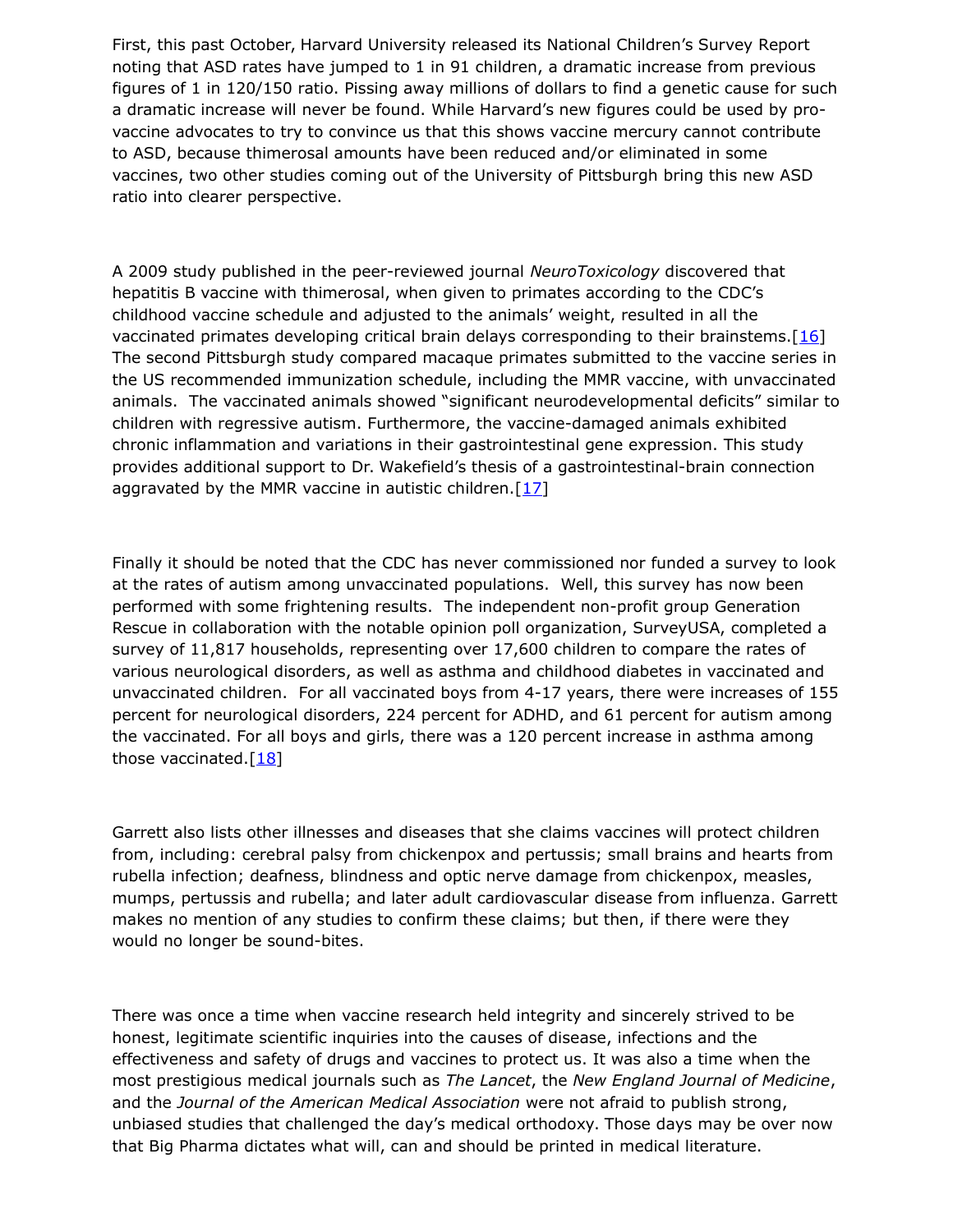If we glance back upon the medical studies during those forgotten days before university departments and professional scientists became subverted to the persuasion and money of Big Pharma, we uncover a rich body of research showing that independent vaccine research, without corporate conflicts of interest, were almost prophetic in their selection of conditions to investigate. We find studies showing measles, mumps, rubella, tetanus and polio vaccines causing deafness, cardiovascular disease from the flu shot, encephalitis and meningitis from just about every vaccine at the time. Hepatitis B vaccine was shown to cause cerebral palsy and nerve atrophy and blindness due the MMR vaccination. Anyone who wishes to mine this well-documented body of literature will discover numerous studies associating vaccines as causal agents for not only the conditions listed by Garrett but also leukemia, chromosomal mutation, demyelation of the nervous system, fontanel swelling, neurological damage, diabetes, and the development of the very same infections the vaccines are meant to prevent. A bibliography of these studies would fill hundreds of pages.

One important example of this kind of inquiry that has been totally ignored for almost fifteen years but now urgently needs to be revisited is the relationship between vaccination and diabetes.

During the past ten years, the rates of diabetes have nearly doubled and are now estimated to affect nine in every hundred Americans. Forty-five percent of new cases are children, and for the first time we are witnessing a dramatic rise in adult Type 2 diabetes in kids. Again, as with ASD, sole genetic causes will never account for such rapid increases. Nevertheless, earlier peer-reviewed studies have noted Type 1 diabetes as an adverse effect of mumps $[19]$ , smallpox, and hepatitis B $[20]$  vaccinations.

Finally, *Newsweek* should not be left off the hook but rather reprimanded for in our opinion one of the most biased, pro-vaccine industry articles we have ever read. How could this have slipped past its editors? By publishing Garrett's piece, the magazine has voted on the side of the vaccine industrial complex and to hell with the rest of this. It would be inexcusable except for the fact that it is no accident Garrett's article should appear in *Newsweek*. Is it a coincidence that two of Newsweek's largest advertisers in its health section are Merck and Pfizer, the very same CFR corporate members noted above.

A year ago the majority of Americans and healthcare workers, including physicians, in the US and around the world supported vaccination. Today, according to all polls, those numbers are dwindling rapidly. There is also a popular growing reluctance to accept health officials' vaccine efficacy and safety rhetoric. Now that the flu season is coming to an end, and the truth of the actual number of flu deaths has been grossly overstated, and more respected critics sharing their truth with others, we will see that next season an even larger number of Americans will be questioning the pseudo-science behind vaccination.

*Richard Gale* is the Executive Producer of the [Progressive Radio Network](http://www.progressiveradionetwork.com/) and a former Senior Research Analyst in the genomic industry. *Dr. Gary Null* is the host of the nation's longest running public radio program on nutrition and natural health and a multi-awardwinning director of progressive documentary films, including *Vaccine Nation* and *Autism: Made in the USA.* The are both co-authors of the exhaustive study *Vaccines: A Second Opinion*.

[1] Belkenir. "Vaccines against swine flu: a cure or an injection of death." *Ennahar* (Algiers) December 20, 2009.

[2] "Scientist addresses global swine flu conspiracy" *RIA Novosti* (Moscow), December 15, 2009.

[3]Vucesoy B. IL-1 beta gene polymorphisms influence hepatitis B vaccination. *Vaccine*. 2002 August 19; 20(25-26): 3193-6